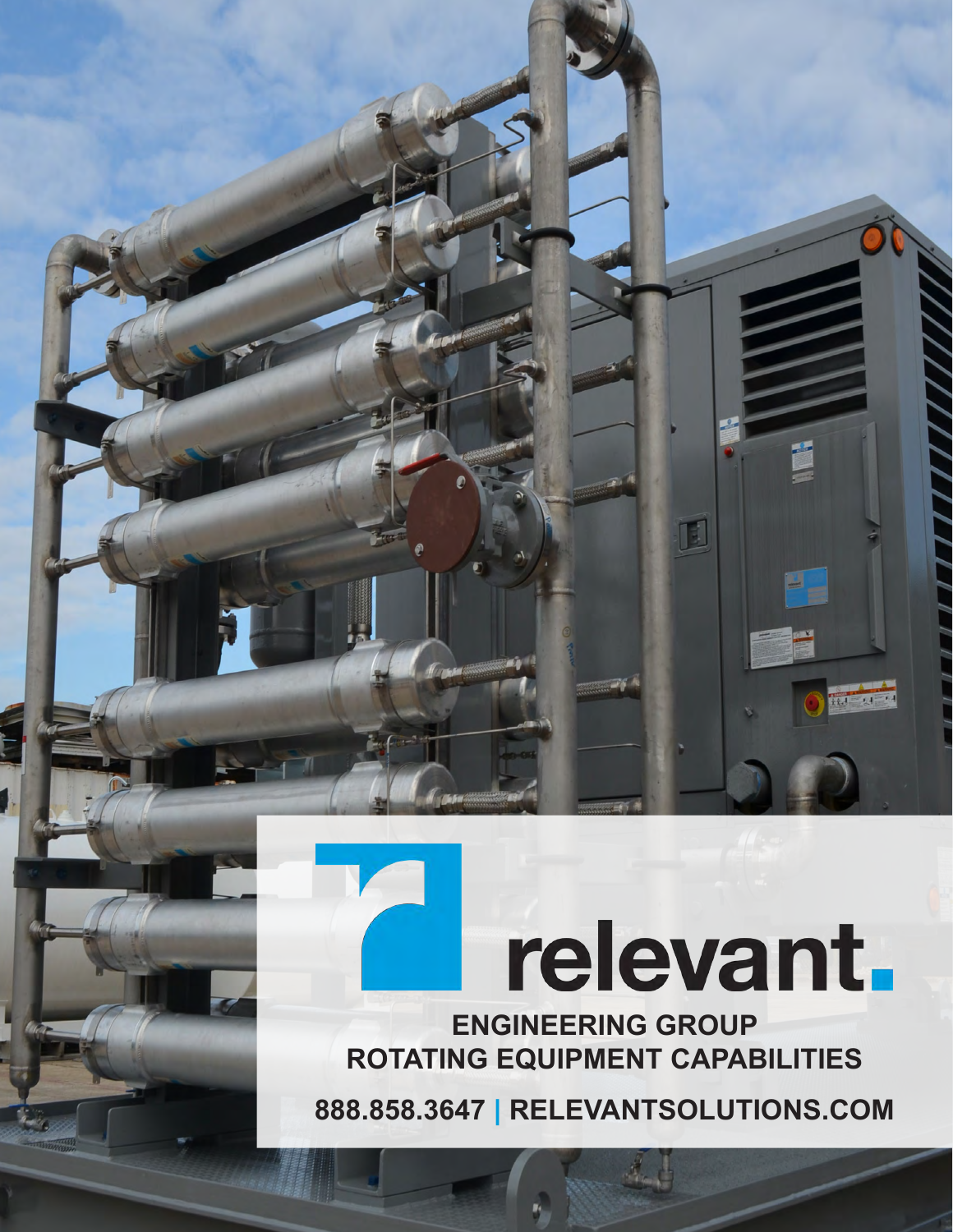## **RELEVANT ENGINEERING GROUP**



*Mobile ISO Container System*



*Standard Skid Frame Mount System*



*Air Dryer & Filtration Systems*

Relevant Industrial's team of engineers are uniquely capable to satisfy our client's needs by providing innovative engineering expertise as well as system integration capabilities. Our Engineers work with Relevant's reputable manufacturing partners, such as Ingersoll Rand, Honeywell, Parker, Baker Hughes, Sahara Henderson, SPX Flow and MD-Kinney, as well as their own industry network to design, engineer, specify, and execute your project needs.

Relevant Industrial provides compressed air turnkey solutions in sizes from 5 to 350 psig and 10 to 2,500 CFM. Save time and cost of installation by partnering with us on your most challenging project. We deliver full system integration services for a variety of compressed air projects. Our shop capabilities include panel and skid fabrication as well. Our proven methods result in repeatable and predictable high quality projects.

#### **Relevant Industrial offers:**

- Full system design by factory-trained Engineers
- Customizable options to meet your project needs
- Completely integrated compressed air systems
- Savings on time and cost of installation
- The capability to ship directly to your facility

### **Get to know the Relevant Brands & Companies**



[midsouthsalesco.com](www.midsouthsalesco.com) [pfandg.com](www.pfandg.com) [505industrialsupply.com](www.505industrialsupply.com) [switchfiltration.com](www.switchfiltration.com)

*Relevant Industrial not only partners with leading brands, but also has the unique ability to source any product that our customers demand through our industry-wide network.* 

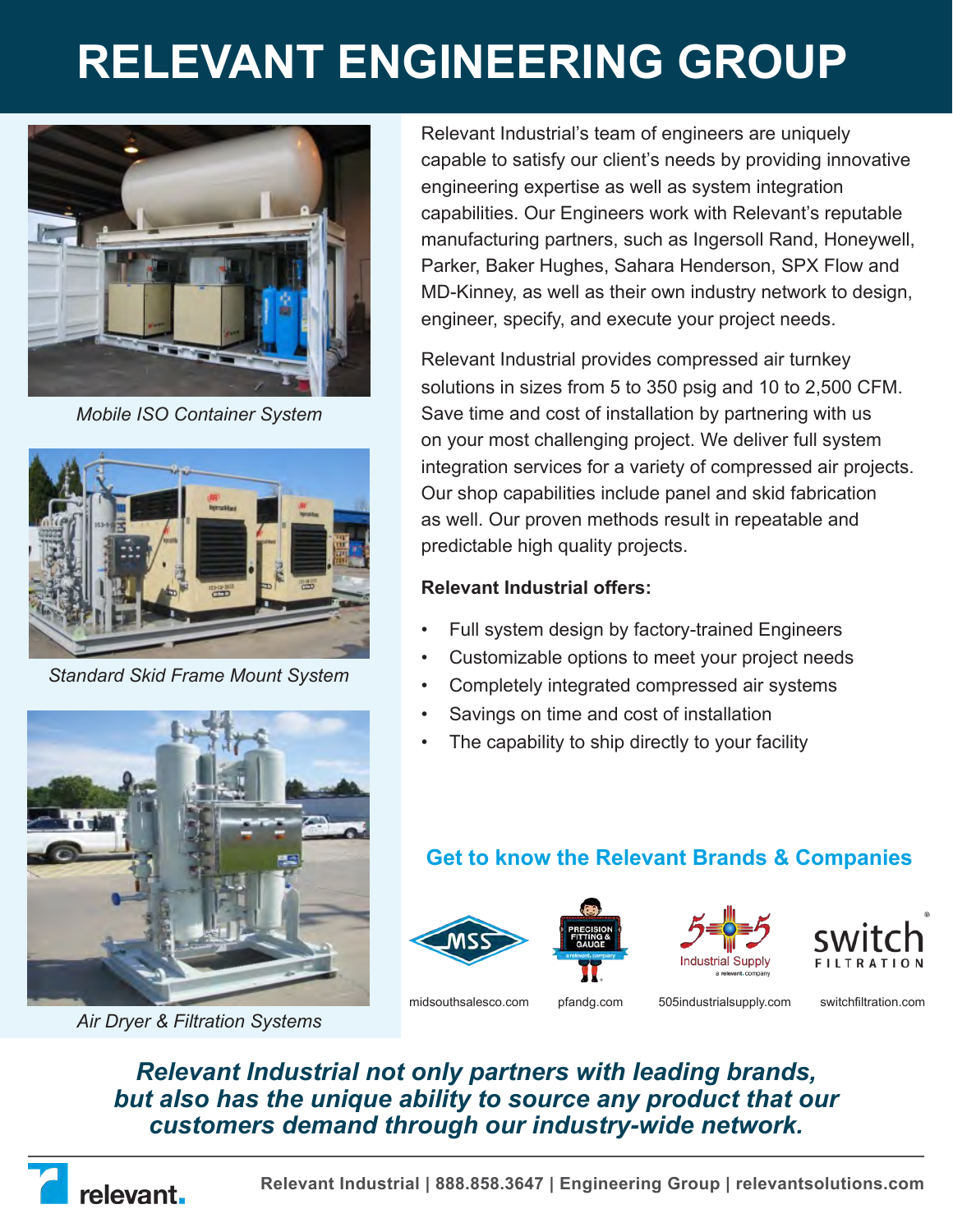## **ROTATING EQUIPMENT CAPABILITIES**

#### **Ingersoll Rand Two Stage High Pressure Rotary Packages**

- 200–500 hp
- 250–350 psig operating pressure
- 700–1,200 SCFM flow rates

#### **Standard Configurable Options**

- Air or water cooled
- Medium voltage motors
- Oversized motors
- Motor space heaters
- Class I Division 2 area compliance
- Epoxy painted enclosure & baseplate
- Automatic power outage restart
- Outdoor weather hood
	- Ships loose for field installation
- Low ambient protection
	- Heat traced lines
	- Motor space heaters
	- Panel space heater
	- Drain trap heater
	- Ambient temperature sensor
	- Heater circuit contactor
- Sealed containment baseplate







### **SYSTEM INTEGRATION**

- Project management
- Functional design specification development
- Engineering & design
- Panel & skid fabrication
- Field support
- Complete documentation packages